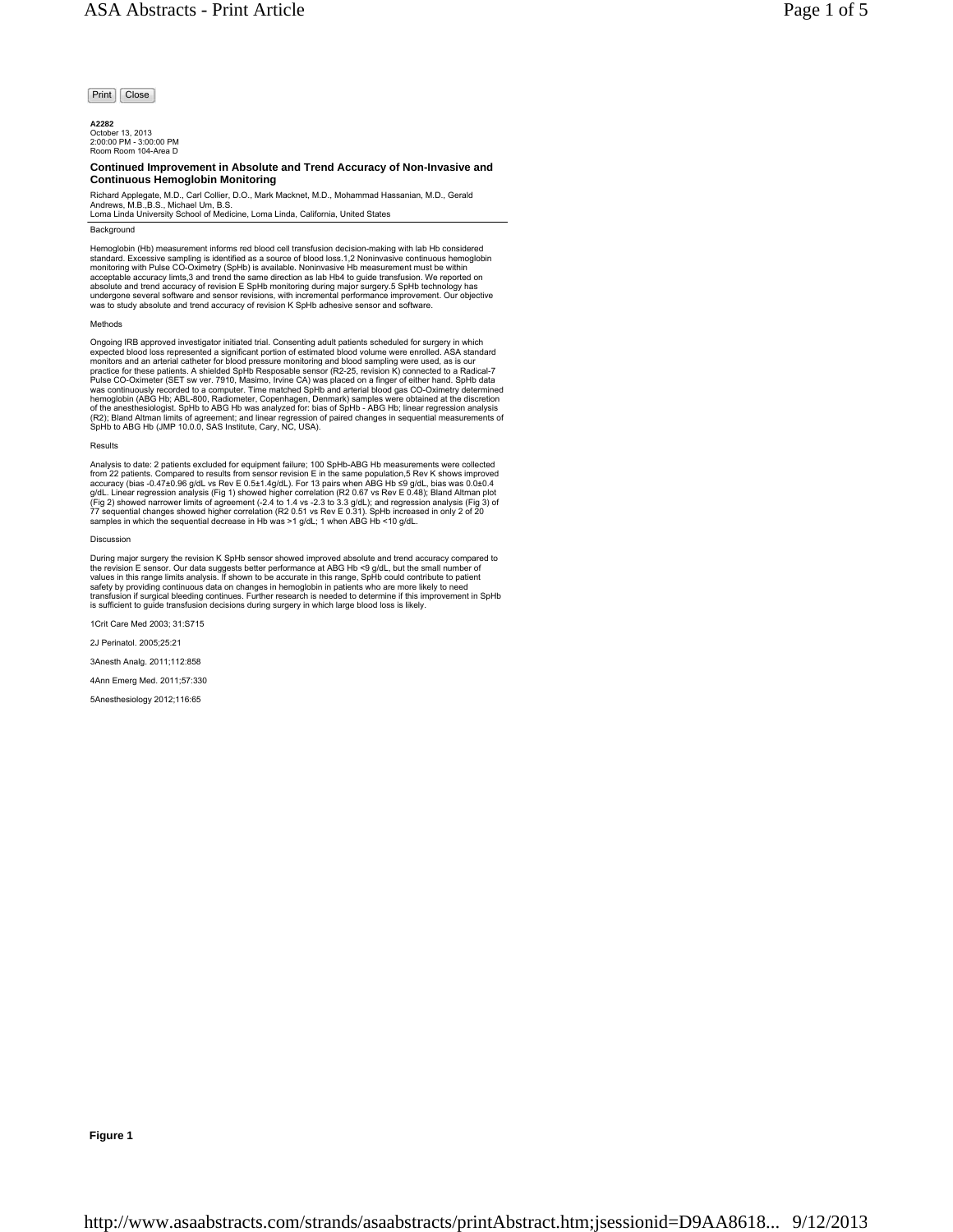|                                                               | Count o          |
|---------------------------------------------------------------|------------------|
| Gender # Female; Male                                         |                  |
| Age years                                                     | 57.1             |
| Weight kg                                                     | 82.              |
| Body mass index $kg/m^2$                                      | 28               |
| Number of ABG samples during surgery                          | $\overline{4}$ . |
| Estimated blood loss ml                                       | 58               |
| <b>ABG Hb</b>                                                 |                  |
| <b>Table:</b> patient characteristics; results shown as count |                  |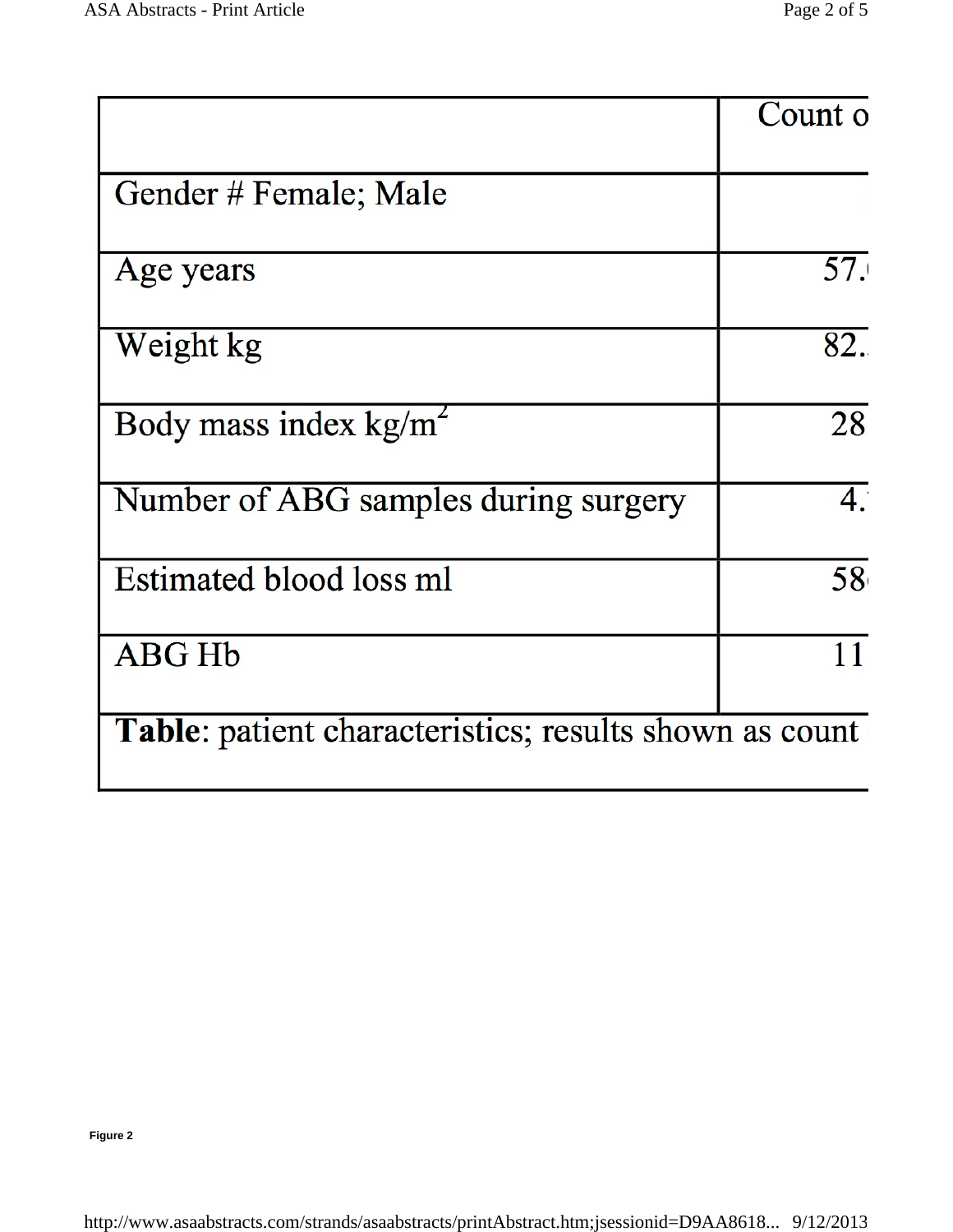